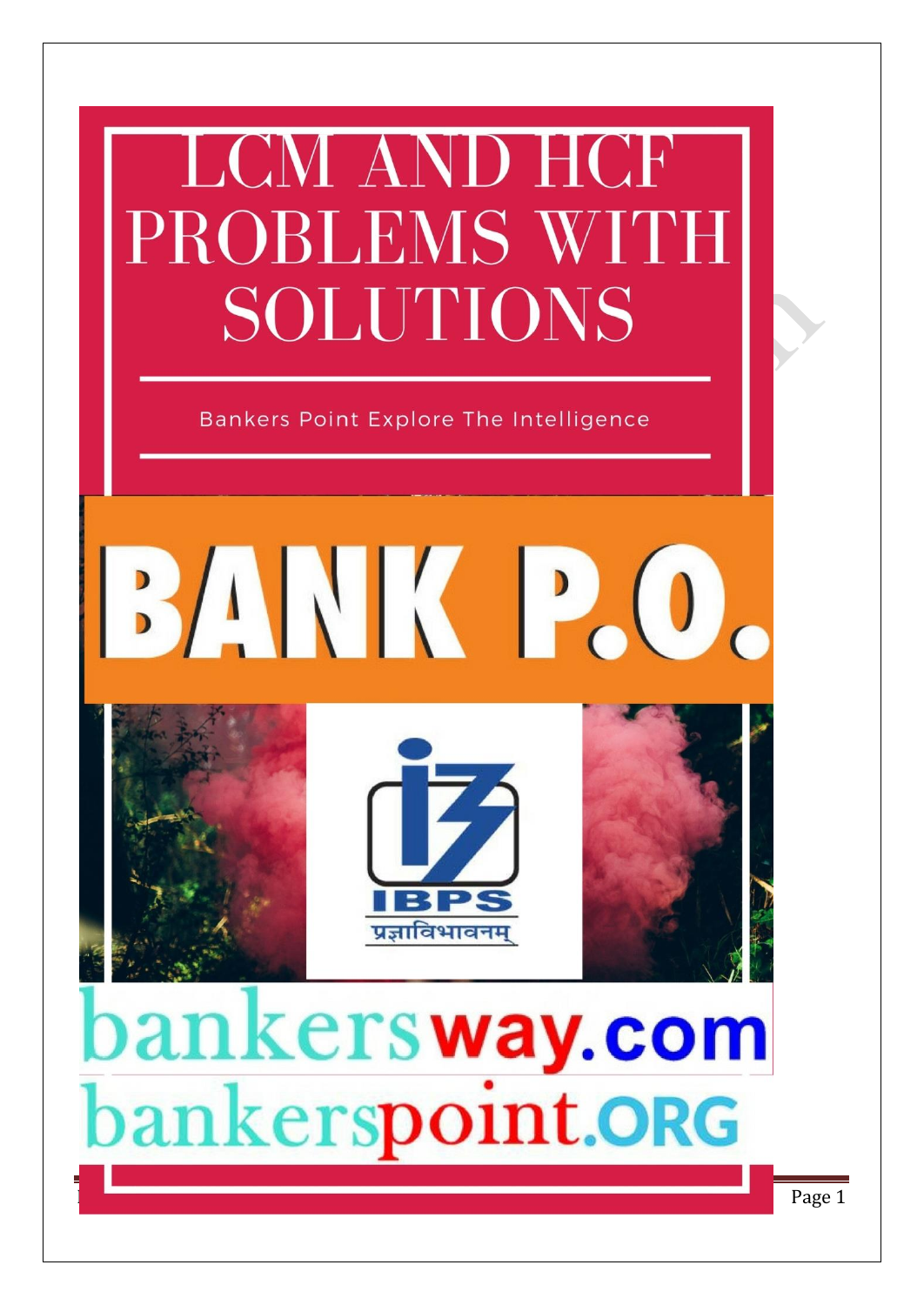## **LCM and HCF**

LCM i.e. least common multiple is a number which is multiple of two or more than two numbers. For example: The common multiples of 3 and 4 are 12, 24 and so on. Therefore, l.c.m.is smallest positive number that is multiple of both. Here, l.c.m. is 12. HCF i.e. highest common factor are those integral values of number that can divide that number. LCM and HCF problems are very important part of all competitive exams.

Some important LCM and HCF tricks:

1) Product of two numbers = Their HCF  $\times$  Their LCM

2) HCF of given numbers always divides their LCM

3) HCF of given fractions  $=$  HCF of numerator LCM of denominator

4) LCM of given fractions = LCM of numerator HCF of denominator

5) If d is the HCF of two positive integer a and b, then there exist unique integer m and n, such that

 $d = am + bn$ 

6) If p is prime and a, b are any integer then  $\underline{P}$ , This implies  $\underline{P}$  or  $\underline{P}$ ab a b

7) HCF of a given number always divides its LCM

Most important points about LCM and HCF problems :

1) Largest number which divides x, y, z to leave same remainder  $=$  HCF of y - x, z - y, z - x.

2) Largest number which divides x, y, z to leave remainder R (i.e. same) = HCF of x - r, y r, z - r.

3) Largest number which divides x, y, z to leave same remainder a, b,  $c = HCF$  of x  $a, y - b, z - c$ 

4) Least number which when divided by x, y, z and leaves a remainder R in each  $case = (LCM \text{ of } x, y, z) + R$ 

HCF and LCM questions:

**Example 1**: Least number which when divided by 35, 45, 55 and leaves remainder 18,28,38; is?

Bankersway.com **Page 2**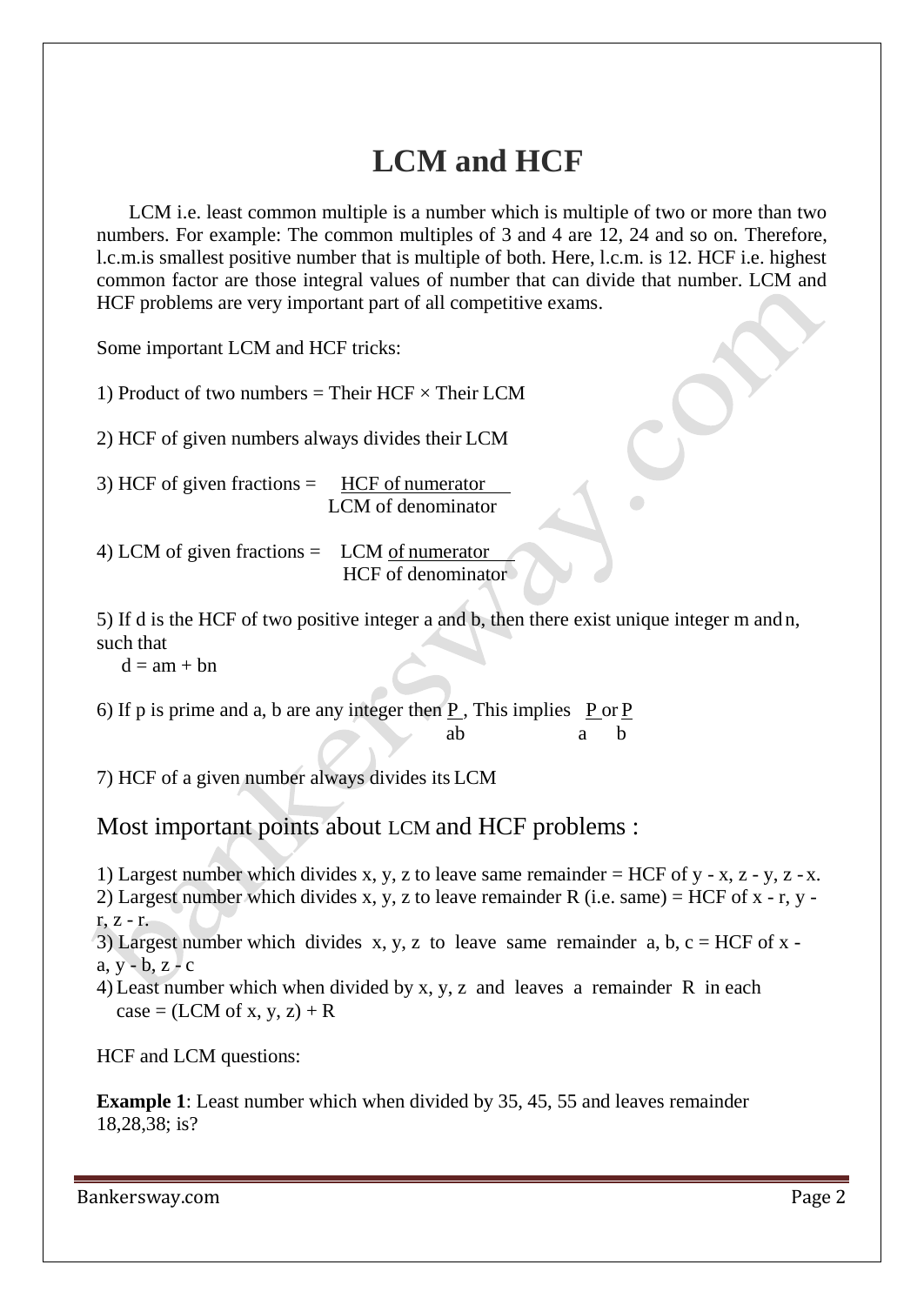Solution: i) In this case we will evaluate LCM

ii) Here the difference between every divisor and remainder is same i.e. 17. Therefore, required number = LCM of  $(35, 45, 55)$ -17 =  $(3465$ -17 $)$ = 3448.

**Example 2**: Least number which when divided by 5, 6, 7, 8 and leaves remainder 3, but when divided by 9, leaves no remainder? Solution: l.c.m. of 5, 6, 7,  $8 = 840$ Required number =  $840 \text{ k} + 3$ Least value of k for which  $(840 \text{ k} + 3)$  is divided by 9 is 2

Therefore, required number =  $840 \times 2 + 3$ 

$$
=1683
$$

**Example 3**: Greater number of 4 digits which is divisible by each one of 12, 18, 21 and 28 is?

Solution: LCM of 12, 18, 21, 28 = 254 Therefore, required number must be divisible by 254 Greatest four digit number = 9999 On dividing 9999 by 252, remainder  $= 171$ Therefore,  $9999-171 = 9828$ 

## **Exercise**

1) The smallest number which when diminished by 7, is divisible by 12, 16, 18, 21 and 28 is a) 1008 b) 1015 c) 1022

 $\bigcirc$ 

d) 1032 e) None of these

- 2) The HCF of two numbers is 11 and their LCM is 7700. If one of the numbers is 275, then the other is a) 279 b) 283 c) 308
	- d) 318 e) None of these
- 3) The product of two numbers is 4107. If the HCF of those numbers is 37, then the greater number is

a) 101 b) 107 c) 109 d) 111 e) None of these

4) The greatest possible length which can be used to measure exactly the length 7m, 3m, 85cm, 12m, 95 cm is<br>a) 15 cm a) 15 cm b) 25 cm c) 35 cm

| $\alpha$ ) 19 UH | U <sub>L</sub> U <sub>L</sub> | U JJ C |
|------------------|-------------------------------|--------|
| d) 42 cm         | e) None of these              |        |

5) Find the greatest number that will divide 43, 91 and 183 so as to leave the same remained in each case. a) 4 b) 7 c) 9

Bankersway.com **Page 3**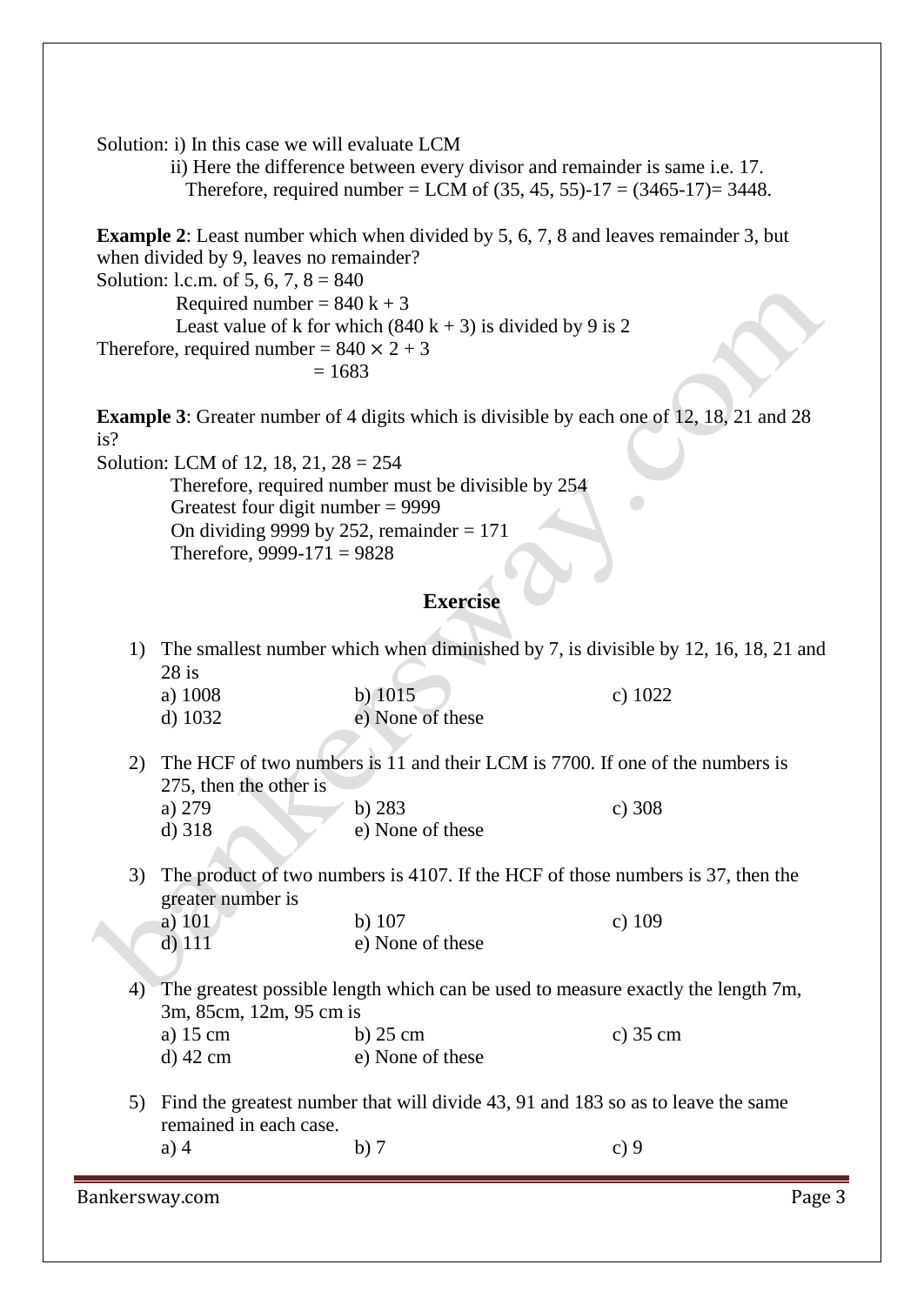| $d)$ 13        | e) None of these |        |
|----------------|------------------|--------|
|                |                  |        |
| bar            |                  |        |
| Bankersway.com |                  | Page 4 |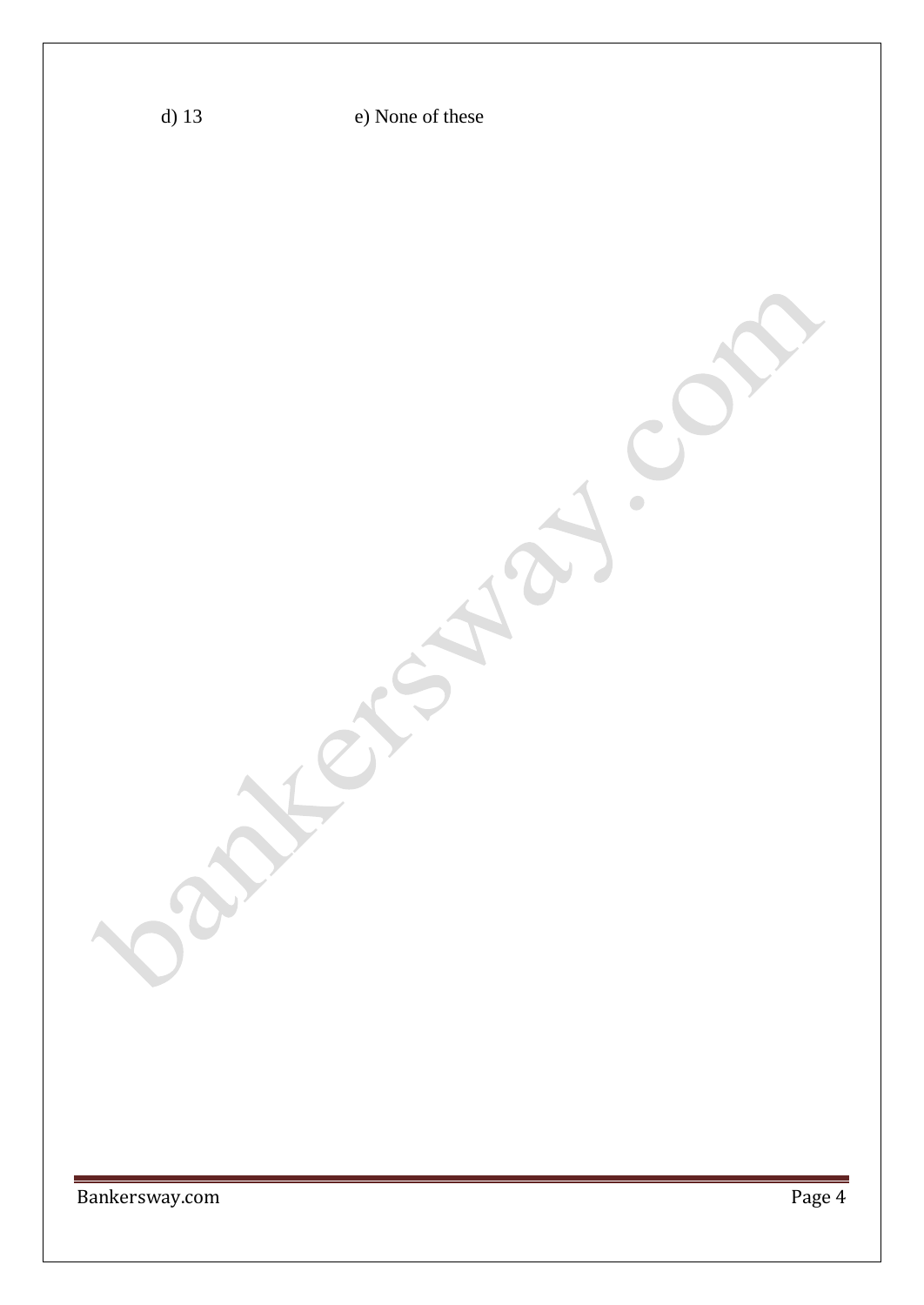|    | 6) The G.C.D. of 1.08, 0.36 and 0.9 is<br>a) $0.03$<br>$d)$ 0.108                                                                                                                                     | $b)$ 0.9<br>e) None of these                                                                                                                                                   | c) $0.18$                                  |  |  |
|----|-------------------------------------------------------------------------------------------------------------------------------------------------------------------------------------------------------|--------------------------------------------------------------------------------------------------------------------------------------------------------------------------------|--------------------------------------------|--|--|
| 7) | a) $4, 8, 12$<br>d) 12, 24, 36                                                                                                                                                                        | Three numbers are in the ration $1:2:3$ and their HCF is 12. The numbers are<br>b) $5, 10, 15$<br>e) None of these                                                             | c) $10, 20, 30$                            |  |  |
|    | 8)<br>be used for the purpose?                                                                                                                                                                        | A rectangular courty 3.78 metres long and 5.25 metres wide is to be paved exactly<br>with square tiles, all of the same size. What is the largest size of the tile which could |                                            |  |  |
|    | a) 14cms<br>d) Data inadequate                                                                                                                                                                        | $b)$ 21 cms<br>e) None of these                                                                                                                                                | $c)$ 42 cms                                |  |  |
|    | The product of two numbers is 1320 and their HCF is 6. The LCM of the numbers<br>9)                                                                                                                   |                                                                                                                                                                                |                                            |  |  |
|    | is<br>a) 220<br>d) 7920                                                                                                                                                                               | b) 1314<br>e) None of these                                                                                                                                                    | c) $1326$                                  |  |  |
|    | $a)$ 1<br>d) Cannot be calculated                                                                                                                                                                     | 10) Product of two co-prime numbers is 117. Their LCM should be<br>b) $117$<br>e) None of these                                                                                | c) equal to their H.C.F.                   |  |  |
|    | 11) The maximum numbers of students among them 1001 pens and 910 pencils can be<br>distributed in such a way that each student gets the same number of pens and same<br>number of pencils is          |                                                                                                                                                                                |                                            |  |  |
|    | a) 91<br>d) 1911                                                                                                                                                                                      | $b)$ 910<br>e) None of these                                                                                                                                                   | $c)$ 1001                                  |  |  |
|    | 12) 252 can be expressed as a product of prime as<br>a) $2 \times 2 \times 3 \times 3 \times 7$<br>d) $2 \times 3 \times 3 \times 3 \times 7$                                                         | b) $2 \times 2 \times 2 \times 3 \times 7$<br>e) None of these                                                                                                                 | c) $3 \times 3 \times 3 \times 3 \times 7$ |  |  |
|    | 13) Three different containers contain 496 litres, 403 litres and 713 litres of mixtures of<br>milk and water respectively. What biggest measure can measure all the different<br>quantities exactly? |                                                                                                                                                                                |                                            |  |  |
|    | a) 1 litre<br>$d)$ 41 litre                                                                                                                                                                           | b) 7 litre<br>e) None of these                                                                                                                                                 | $c)$ 31 litre                              |  |  |
|    | a) 8<br>$d)$ 72                                                                                                                                                                                       | 14) The HCF of two numbers is 8. Which one of the following can never be their LCM?<br>$b)$ 12<br>e) None of these                                                             | c) $60$                                    |  |  |
|    | 15) The LCM of two numbers is 495 and their HCF is 5. If the sum of the numbers is<br>10, then their difference is                                                                                    |                                                                                                                                                                                |                                            |  |  |
|    | a) $10$<br>d)90                                                                                                                                                                                       | $b)$ 46<br>e) None of these                                                                                                                                                    | c) $70$                                    |  |  |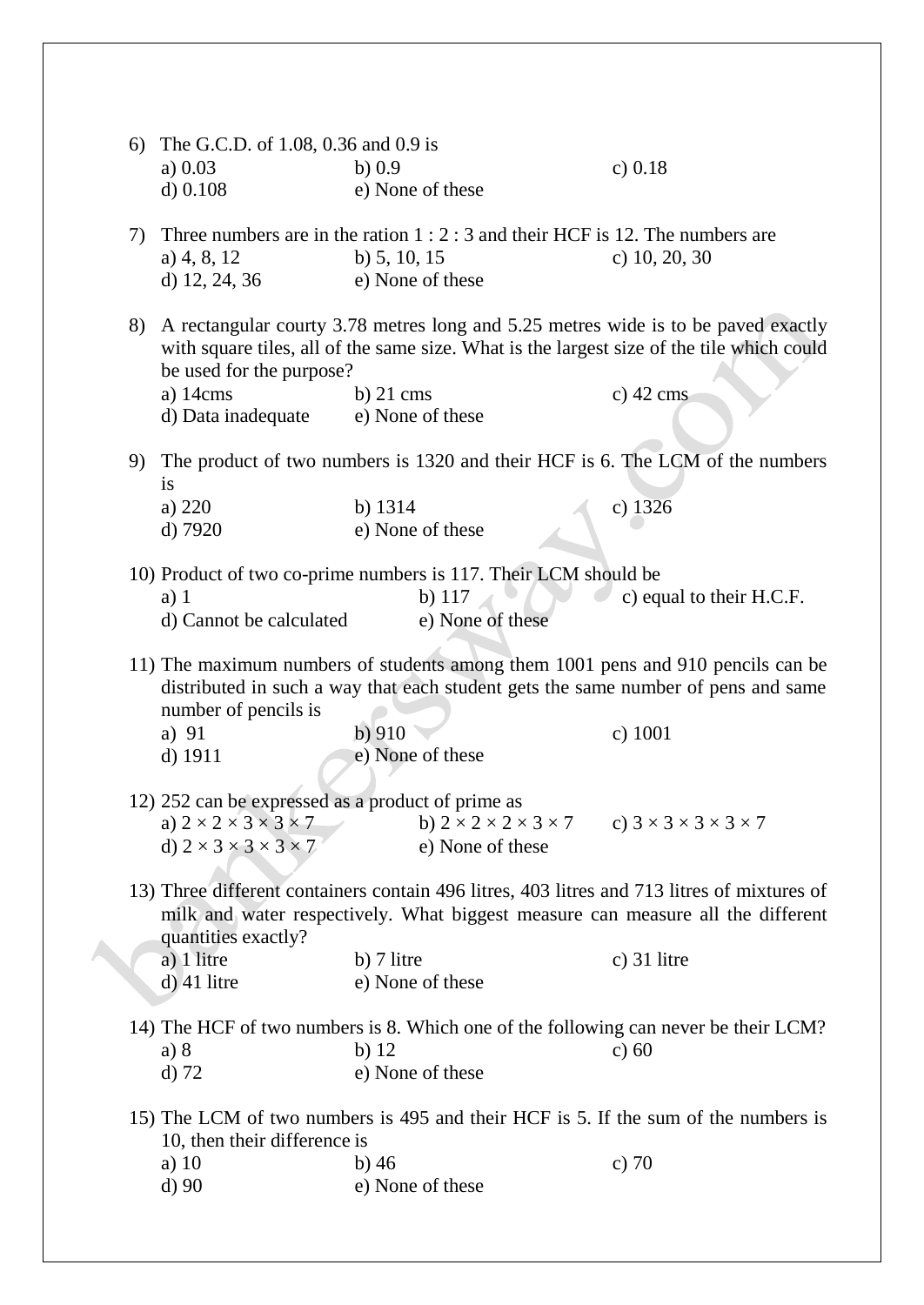| 16) Let N be the greatest numbers that will divide 43, 91 and 183 so as to leave the<br>same remained in each case.                        |                                                                                                                    |                     |
|--------------------------------------------------------------------------------------------------------------------------------------------|--------------------------------------------------------------------------------------------------------------------|---------------------|
| $a)$ 4                                                                                                                                     | b)7                                                                                                                | c)9                 |
| $d)$ 13                                                                                                                                    | e) None of these                                                                                                   |                     |
|                                                                                                                                            | 17) Which of the following has most number of divisors?                                                            |                     |
| a) 99                                                                                                                                      | $b)$ 101                                                                                                           | c) $176$            |
| d) 182                                                                                                                                     | e) None of these                                                                                                   |                     |
| 18) Which of the following is a pair of co-primes?                                                                                         |                                                                                                                    |                     |
| a) $(16, 62)$                                                                                                                              | b) $(18, 25)$                                                                                                      | c) $(21, 35)$       |
| d) $(23, 92)$                                                                                                                              | e) None of these                                                                                                   |                     |
|                                                                                                                                            |                                                                                                                    |                     |
| 19) The HCF of 1.75, 5.6 and 7 is:                                                                                                         |                                                                                                                    |                     |
| a) $0.07$                                                                                                                                  | b) $0.7$                                                                                                           | c) $3.5$            |
| $d)$ 0.35                                                                                                                                  | e) None of these                                                                                                   |                     |
|                                                                                                                                            |                                                                                                                    |                     |
| 20) The product of two numbers is 4107. If the HCF of these numbers is 37, then the<br>greater number is :                                 |                                                                                                                    |                     |
| a) 101                                                                                                                                     | b) 107                                                                                                             | $c)$ 111            |
| d) 185                                                                                                                                     | e) None of these                                                                                                   |                     |
|                                                                                                                                            |                                                                                                                    |                     |
| 21) The LCM of two numbers is 45 times their HCF. If one of the numbers is 125 and<br>the sum of HCF and LCM is 1150, the other number is: |                                                                                                                    |                     |
| a) 215                                                                                                                                     | b) 220                                                                                                             | c) 225              |
| $d)$ 235                                                                                                                                   | e) None of these                                                                                                   |                     |
|                                                                                                                                            |                                                                                                                    |                     |
| 22) The greatest number that exactly divides 105, 1001 and 2436 is:                                                                        |                                                                                                                    |                     |
| $a)$ 3                                                                                                                                     | b)7                                                                                                                | c) $11$             |
| $d)$ 21                                                                                                                                    | e) None of these                                                                                                   |                     |
|                                                                                                                                            | 23) The smallest fraction, which each of $\frac{6}{7}$ , $\frac{5}{14}$ , $\frac{10}{21}$ will divide exactly is : |                     |
| a) $30$                                                                                                                                    | b) $\frac{30}{98}$                                                                                                 | c) $\frac{60}{147}$ |
| 50                                                                                                                                         |                                                                                                                    |                     |
| $d)$ 294                                                                                                                                   | e) None of these                                                                                                   |                     |
| 24) The least number, which when divided by $48, 60, 72, 108$ and $140$ leaves $38, 50, 62,$<br>98 and 130 as remainders respectively, is: |                                                                                                                    |                     |
| a) 11115                                                                                                                                   | b) $15110$                                                                                                         | c) $15120$          |
| d) $15210$                                                                                                                                 | e) None of these                                                                                                   |                     |
|                                                                                                                                            |                                                                                                                    |                     |
|                                                                                                                                            | 25) The HCF of two numbers is 12 and their difference is 12. The numbers are:                                      |                     |
| a) 66, 78                                                                                                                                  | b) $70, 82$                                                                                                        | c) 94, $106$        |
| d) 84, 96                                                                                                                                  | e) None of these                                                                                                   |                     |
|                                                                                                                                            |                                                                                                                    |                     |
|                                                                                                                                            |                                                                                                                    |                     |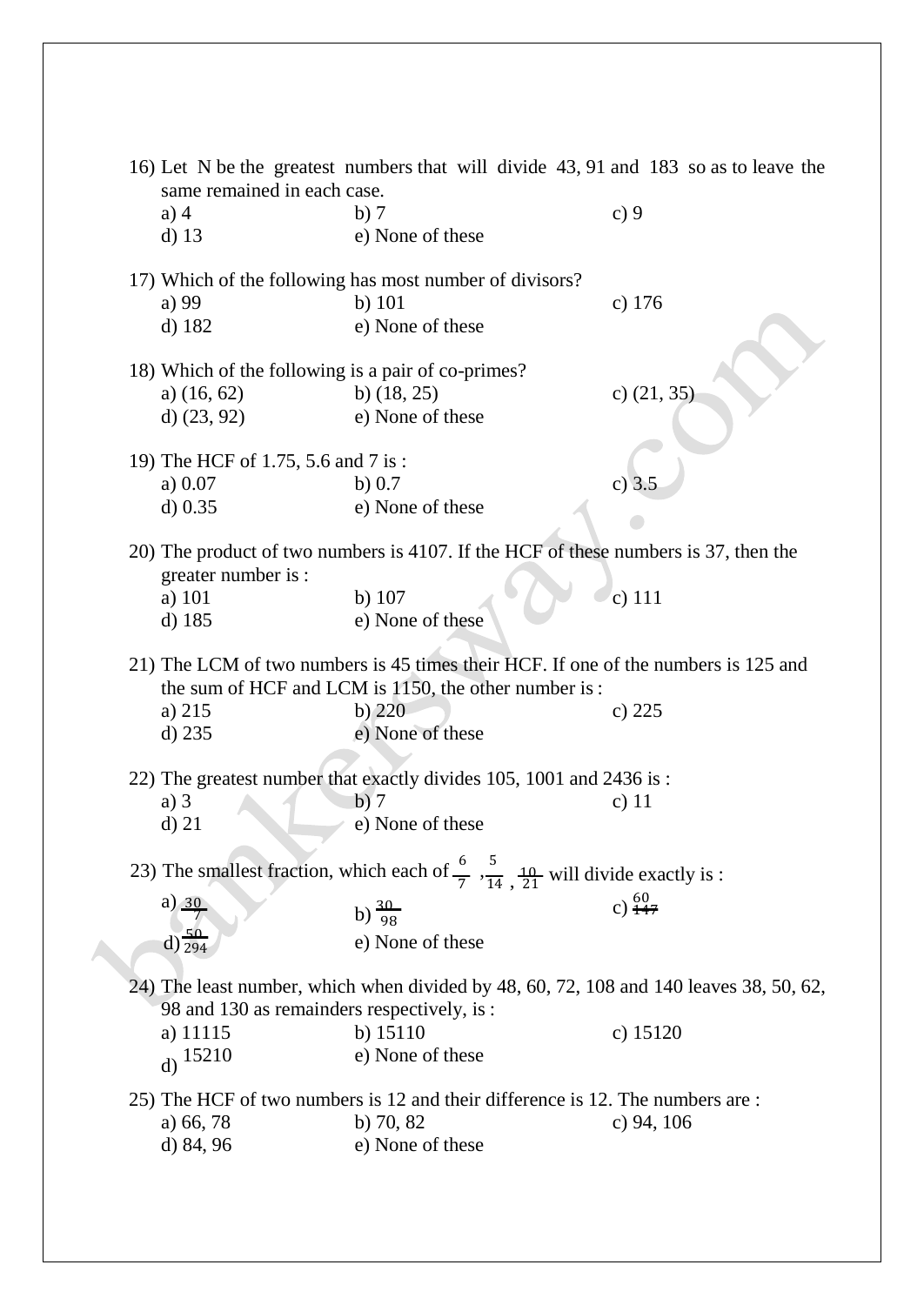|                  | 26) The HCF and LCM of two numbers are 11 and 385 respectively. If one number lies                                         |                                                                             |          |  |
|------------------|----------------------------------------------------------------------------------------------------------------------------|-----------------------------------------------------------------------------|----------|--|
|                  | between 75 and 125, then that number is:                                                                                   |                                                                             |          |  |
|                  | a) 77                                                                                                                      | b)88                                                                        | c) $99$  |  |
|                  | $d)$ 110                                                                                                                   | e) None of these                                                            |          |  |
|                  | 27) The greatest number which can divide 1356, 1868 and 2764 leaving the same<br>remainder 12 in each case, is :           |                                                                             |          |  |
|                  | a) $64$                                                                                                                    | b) $124$                                                                    | c) $156$ |  |
|                  | $d)$ 260                                                                                                                   | e) None of these                                                            |          |  |
|                  | 28) The least number which when increased by 5 is divisible by each one of 24, 32, 36<br>and $54$ is :                     |                                                                             |          |  |
|                  | a) $427$                                                                                                                   | b) 859                                                                      | c) 869   |  |
|                  | $d)$ 4320                                                                                                                  | e) None of these                                                            |          |  |
|                  | 29) Four different electronic devices make a beep after every 30 minutes, 1 hour, $1\frac{1}{x}$                           |                                                                             |          |  |
|                  | noon. They will again beep together at :                                                                                   | hour and 1 hour 45 minutes respectively. All the devices beeped together at | 12       |  |
|                  | a) 12 midnight                                                                                                             | $b)$ 3 am                                                                   | c) 6 am  |  |
|                  | $d$ ) 9 am                                                                                                                 | e) None of these                                                            |          |  |
|                  | 30) Find the highest common factor of 36 and 84.                                                                           |                                                                             |          |  |
|                  | $a)$ 4                                                                                                                     | b)6                                                                         | c) $12$  |  |
|                  | $d)$ 18                                                                                                                    | e) None of these                                                            |          |  |
|                  |                                                                                                                            |                                                                             |          |  |
| <b>Solutions</b> |                                                                                                                            |                                                                             |          |  |
|                  |                                                                                                                            |                                                                             |          |  |
|                  | <b>Option B</b><br>1.                                                                                                      |                                                                             |          |  |
|                  | Required numbers                                                                                                           | $= (LCM \text{ of } 12, 16, 18, 21, 28) + 7$                                |          |  |
|                  |                                                                                                                            | $= 1008 + 7$<br>$= 1015$                                                    |          |  |
|                  |                                                                                                                            |                                                                             |          |  |
| 2.               | Option C                                                                                                                   |                                                                             |          |  |
|                  | Other number                                                                                                               | $=\left[11 \times \frac{7700}{275}\right]$                                  |          |  |
|                  |                                                                                                                            | $= 308$                                                                     |          |  |
|                  |                                                                                                                            |                                                                             |          |  |
| 3.               | Option D                                                                                                                   |                                                                             |          |  |
|                  | Let the numbers be 37a and 37b.<br>Then, $37a \times 37b = 4107$<br>$ab = 3$<br>Now, co-primes with product 3 are $(1, 3)$ |                                                                             |          |  |
|                  |                                                                                                                            | So, the required numbers are $(37 \times 1, 37 \times 3)$                   |          |  |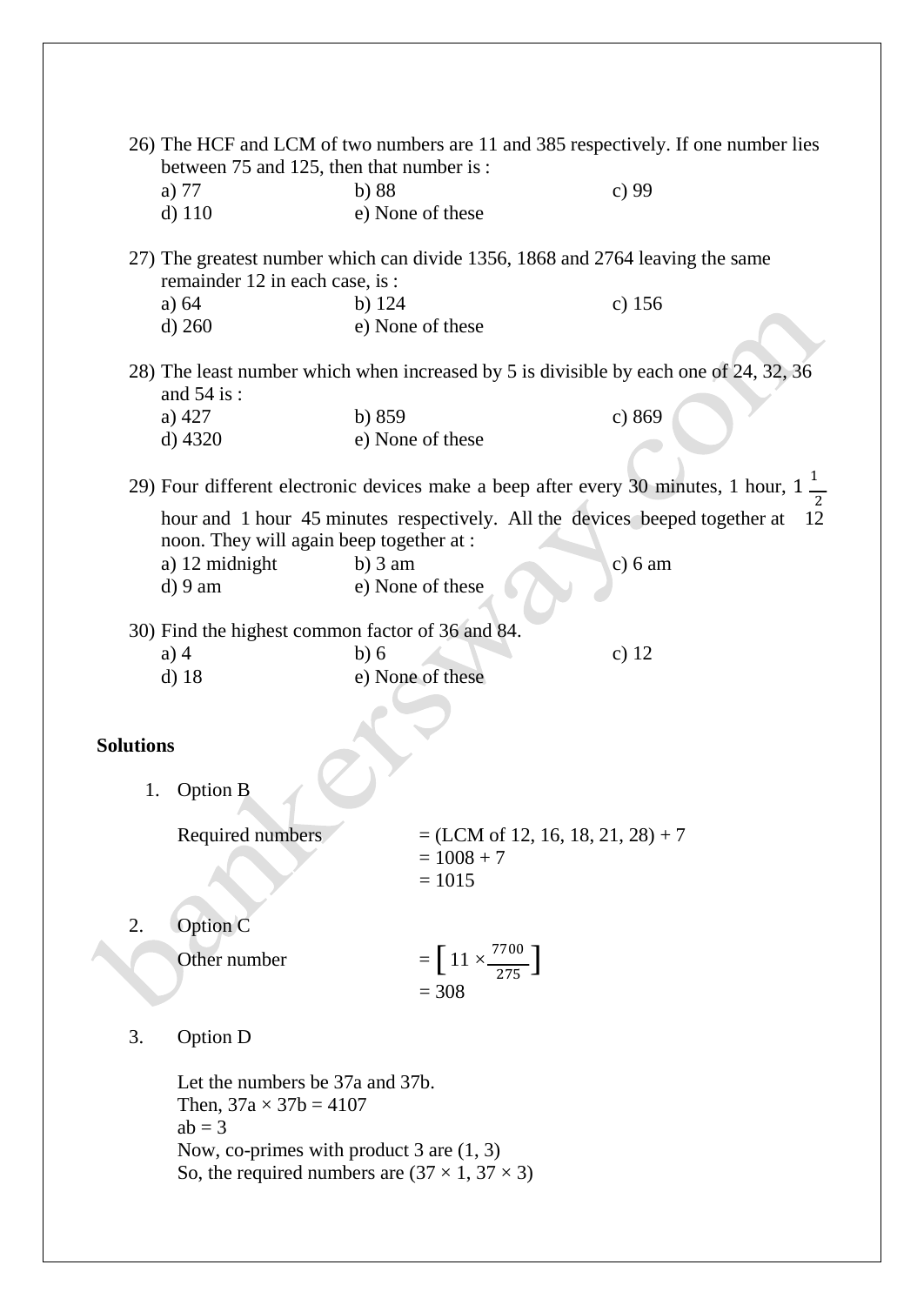i.e., (1, 111) Therefore greater number  $= 111$ 

4. Option C

Required length  $=$  HCF of 700 cm, 385 cm and 1295 cm  $= 35$  cm

5. Option A

Required number  $=$  HCF of (91 - 43), (183 - 91) and (183 - 43)  $=$  HCF of 48, 92 and 140  $= 4$ 

6. Option C

Given numbers are 1.08, 0.36 and 0.90 HCF of 108, 36 and 90 is 18 HCF of given numbers  $-0.18$ 

7. Option D

Let the required numbers be x,  $2x$  and  $3x$ The, their HCF = x, So  $x = 12$ The numbers are 12, 24, 36

8. Option B

Largest size of the tile. HCF of 378 cm and 525 cm  $= 21$  cms.

9. Option A

$$
LCM = \frac{product\ of\ numbers}{HCF}
$$
  
=  $\frac{1320}{6}$   
= 220

10. Option B

HCF of co-prime numbers is 1 So, LCM = 117 1  $= 117$ 

11. Option A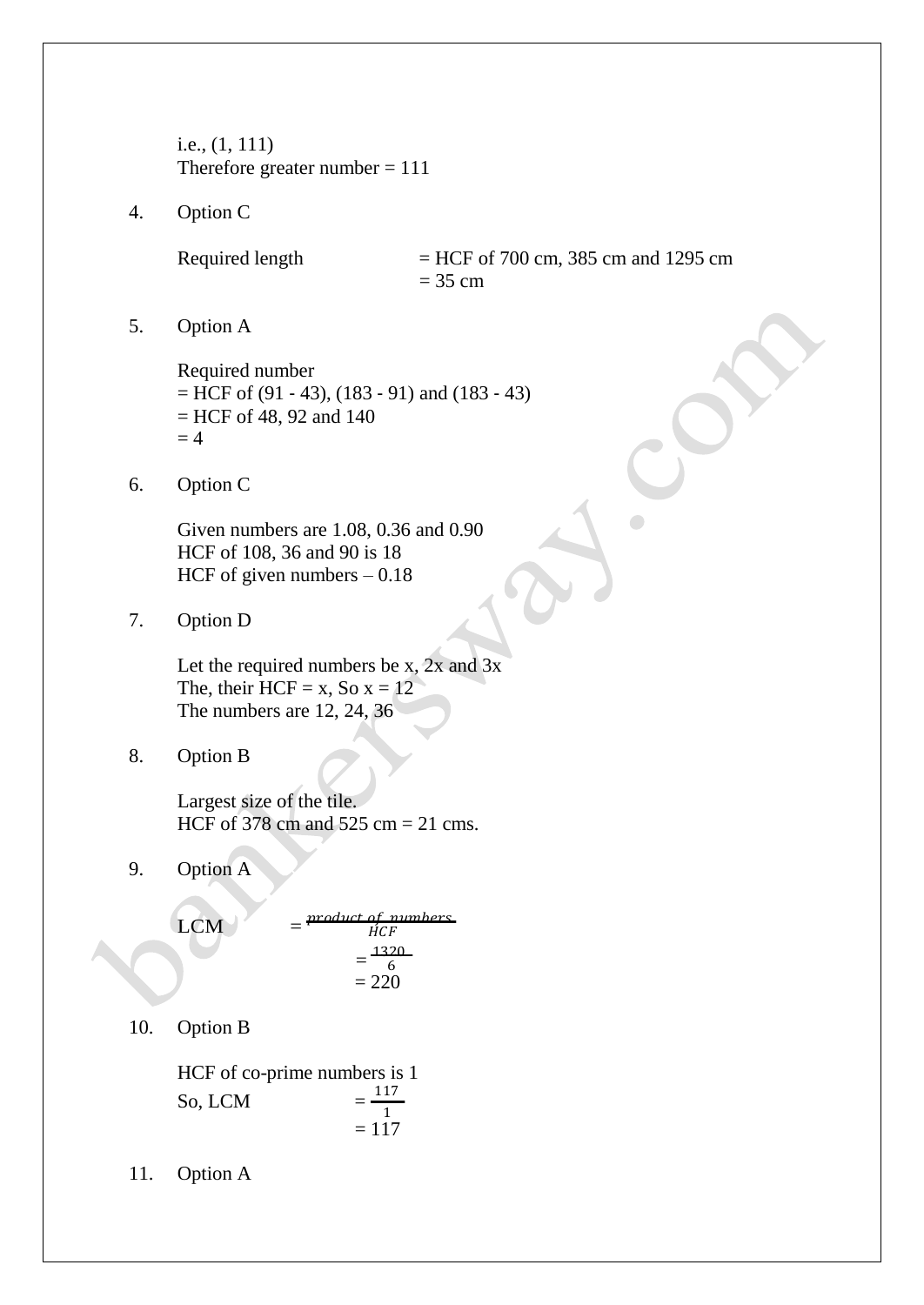Required number of students  $=$  HCF of 1001 and 910  $= 91$ 

12. Option A

Clearly,  $252 = 2 \times 2 \times 3 \times 3 \times 7$ 

- 13. Option C Required measurement  $= HCF$  of (496, 403, 713) litres  $= 31$  litres
- 14. Option C

HCF of two numbers divides their LCM exactly. Clearly, 8 is not a factor 60

15. Option A

Let the numbers be x and  $(100 - x)$ Then, x  $(100 - x) = 5 \times 495$  $x^2 - 100x + 2475 = 0$  $(x - 55) (x - 45) = 0$  $x = 55$  or  $x = 45$ Therefore, the numbers are 45 and 55 Required difference  $= (55 - 45) = 10$ 

16. Option A

Required number  $=$  HCF of (91 - 43), (183 - 91) and (183 - 43) = HCF of 48, 92 and 140  $= 4$ 

 $\bullet$ 

17. Option C

 $99 = 1 \times 3 \times 3 \times 11;$   $101 = 1 \times 101$  $176 = 1 \times 2 \times 2 \times 2 \times 2 \times 11$   $182 = 1 \times 2 \times 7 \times 13$ So, divisors of 99 are 1, 3, 9, 11, 33 and 99 Divisors of 101 are 1 and 1001 Divisors of 176 are 1, 2, 4, 8, 16, 22, 44, 88 and 176 Divisors of 182 are 1, 2, 7, 13, 14, 26, 91 and 182 Hence, 176 has the most number of divisors.

18. Option B

HCF of 18 and 25 is 1. So, they are co-primes.

19. Option D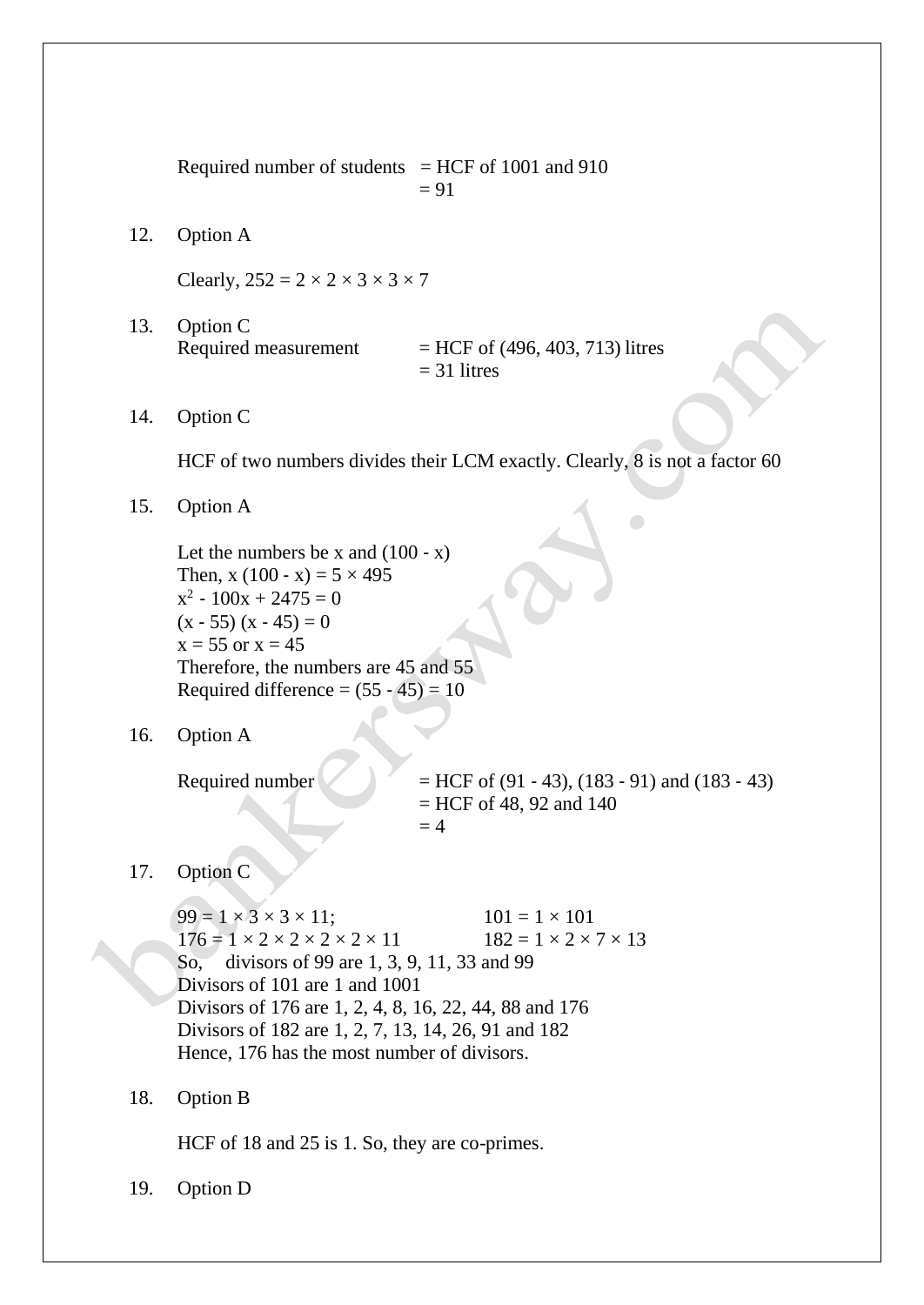Given numbers with two decimal places are : 1.75, 5.60 and 7.00. Without decimal places, these numbers are : 175, 560 and 700, whose HCF is 35 So, HCF of given numbers  $= 0.35$ 

20. Option C

Let the numbers be 37a and 37b. Then,  $37a \times 37b = 4107$  ab = 3 Now, co-primes with product 3 are (1, 3) So, the required numbers are  $(37 \times 1, 37 \times 3)$  i.e.,  $(1, 111)$ So, greater number  $= 111$ 

21. Option C

Let HCF be H and LCM be L. Then,  $L = 45H$  and  $L + H = 1150$ So,  $45H + H = 1150$  or  $H = 25$ , So,  $L = (1150 - 25) = 1125$ Hence, other number =  $\left[\frac{25 \times 1125}{125}\right]$  = 225  $\Box$ 125

22. Option B

HCF of 2436 and 1001 is 7. Also, HCF of 105 and 7 is So, HCF of 105, 1001 and 2436 is 7

23. Option A

Required fraction = LCM of  $\frac{6}{10}$ ,  $\frac{5}{20}$  $\frac{10}{7}$ ,  $\frac{10}{14}$ ,  $\frac{1 \text{ C}}{21}$  =  $\frac{1 \text{ C}}{1 \text{ C}}$  =  $\frac{1 \text{ C}}{1 \text{ C}}$  =  $\frac{10}{7}$ ,  $\frac{14}{21}$  =  $\frac{30}{7}$ 7

24. Option B

Here  $(48 - 38) = 10$ ,  $(60 - 50) = 10$ ,  $(72 - 62) = 10$ ,  $(108 - 98) = 10$  &  $(140 - 130)$  $= 10$ So, required number = (LCM of 48, 60, 72, 108, 140) -  $10 = 15120 - 10 = 15110$ 

25. Option D

Out of the given numbers, the two with HCF 12 and difference 12 are 84 and 96

26. Option A

Product of numbers =  $11 \times 385 = 4235$ Let the numbers be 11a and 11b. Then,  $11a \times 11b = 4235$  ab = 35 Now, co-primes with product  $35$  are  $(1, 35)$  and  $(5, 7)$ So, the numbers are  $(11 \times 1, 11 \times 35)$  and  $(11 \times 5, 11 \times 7)$ Since one number lies between 75 and 125, the suitable pair is (55, 77) Hence, required number  $= 77$